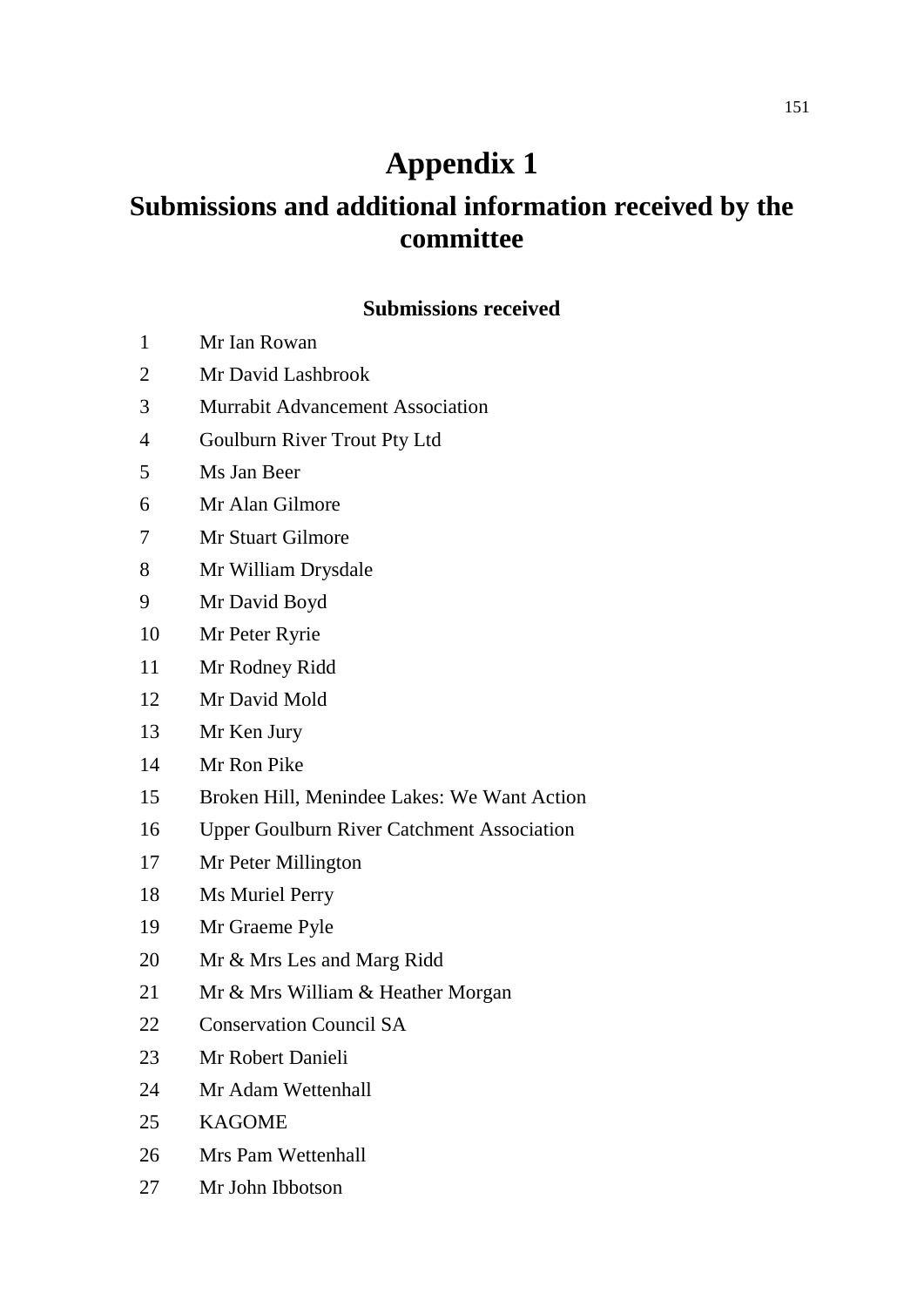| 152 |                                                                  |
|-----|------------------------------------------------------------------|
| 28  | Mr Peter Gilmour                                                 |
| 29  | Menindee Regional Tourist Association                            |
| 30  | Mr Aaron Taylor                                                  |
| 31  | Mr and Mrs Stuart & Debbie Buller                                |
| 32  | Border Rivers Food and Fibre                                     |
| 33  | Mr Jonathan Sear                                                 |
| 34  | River Murray, Lower Lakes and Coorong Tourism, Boating and       |
|     | <b>Environmental Group</b>                                       |
| 35  | Name Withheld                                                    |
| 36  | <b>Ms Anne Hartnett</b>                                          |
| 37  | Ms Marilyn Danieli                                               |
| 38  | Mr and Mrs John and Joanne Petterson                             |
| 39  | Mr Graham Cleary                                                 |
| 40  | Mr Hector Brown                                                  |
| 41  | Mr Ian Wright                                                    |
| 42  | Mr Andrew Seamer                                                 |
| 43  | Mr and Mrs Michael and Barbara Rowland                           |
| 44  | David and Simon Ettershank                                       |
| 45  | <b>Commonwealth Environmental Water Holder</b>                   |
| 46  | <b>Griffith Business Chamber Incorporated</b>                    |
| 47  | Southern Alexandrina Business Association                        |
| 48  | <b>Molesworth Recreation Reserve and Caravan Park</b>            |
| 49  | Point Sturt and Districts Landcare Group Inc                     |
| 50  | Department of the Environment (now Department of Agriculture and |
|     | <b>Water Resources)</b>                                          |
| 51  | Mrs Shelley Scoullar                                             |
| 52  | Miss Emma Hand                                                   |
| 53  | Coorong District Council                                         |
| 54  | Mr and Mrs Donald and Ann Bull                                   |
| 55  | Ms Gloria Jones                                                  |
| 56  | Mr Ian Thomson                                                   |
| 57  | Sunraysia Branch of the Victorian Farmers Federation             |
| 58  | Mr and Mrs Terry and Marie Martin                                |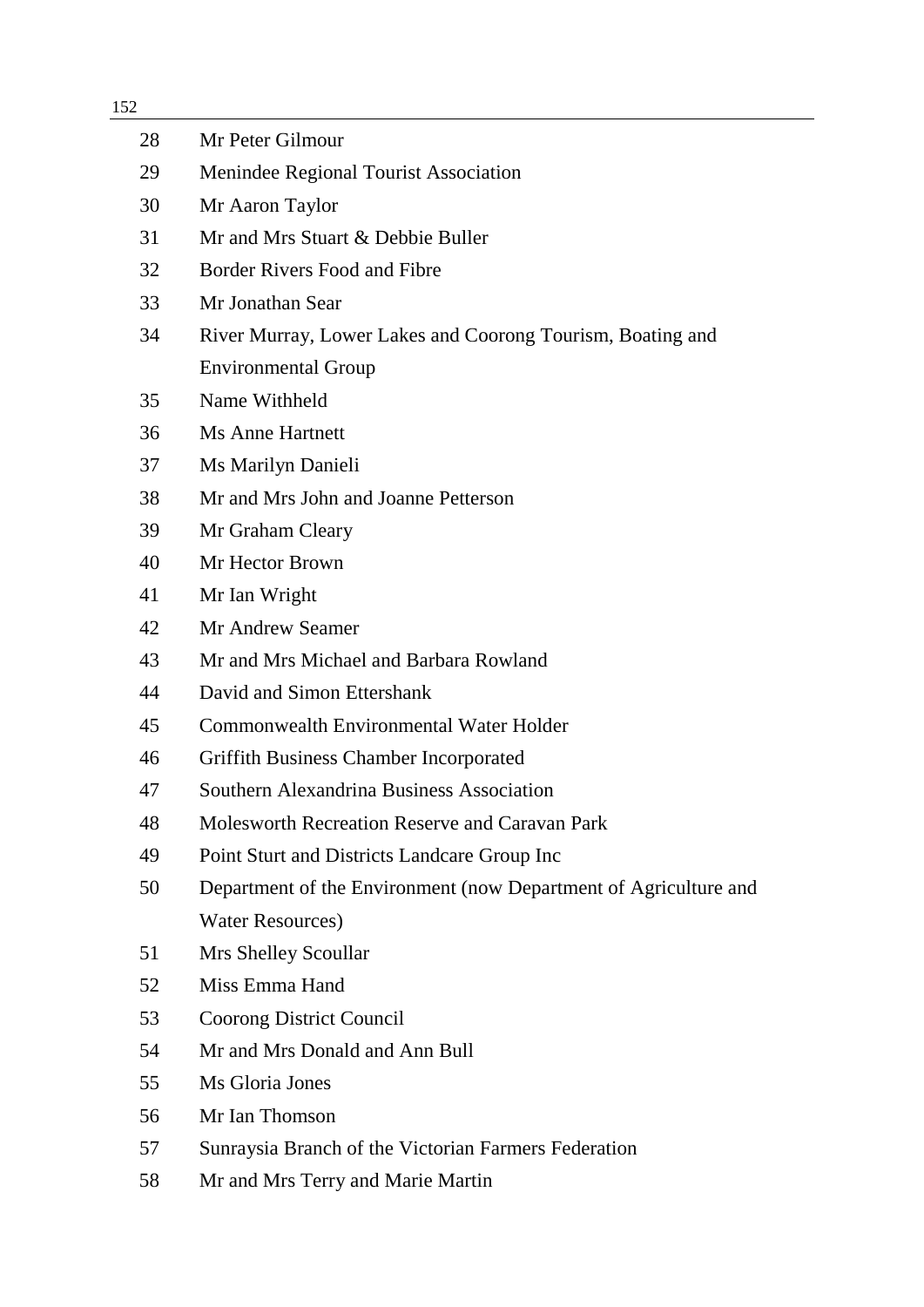| 59 | Mr and Mrs N & J Thomas                  |
|----|------------------------------------------|
| 60 | Mr Rodger Bassham                        |
| 61 | Ms Laurie Beer                           |
| 62 | Mr Neil Gorey                            |
| 63 | Mr and Mrs DJ and SE Pearse              |
| 64 | Mr Gerard Lahy                           |
| 65 | The Marina Hindmarsh Island              |
| 66 | Mr Barry Purvis                          |
| 67 | Mr John Knight                           |
| 68 | Dirranbandi Rural Transaction Centre     |
| 69 | Mr Stan Dineen                           |
| 70 | Mr Darren De Bortoli                     |
| 71 | Mr Anthony Thomas                        |
| 72 | Mr Ian Hickey                            |
| 73 | Little Merran Creek Water Trust          |
| 74 | Mr John Larin                            |
| 75 | <b>Goulburn Valley Environment Group</b> |
| 76 | <b>Ms Linda Chalmers</b>                 |
| 77 | <b>Mr Ron Chalmers</b>                   |
| 78 | Mr Rodney Dunn                           |
| 79 | Mr Paul Dunn                             |
| 80 | Ms Mary Holland                          |
| 81 | Mr Con Boerma                            |
| 82 | Mr Wes Hare                              |
| 83 | Mr Patrick Connolly                      |
| 84 | <b>Inland Rivers Network</b>             |
| 85 | Ms Tammie Edwards                        |
| 86 | Ms Viv McGee                             |
| 87 | Fiona and Stephen Waters                 |
| 88 | Mr & Mrs Laurel and John Dunmore         |
| 89 | Mr Tom Crook                             |
| 90 | <b>RAMROC Councils</b>                   |
| 91 | Mr Simon Perrin                          |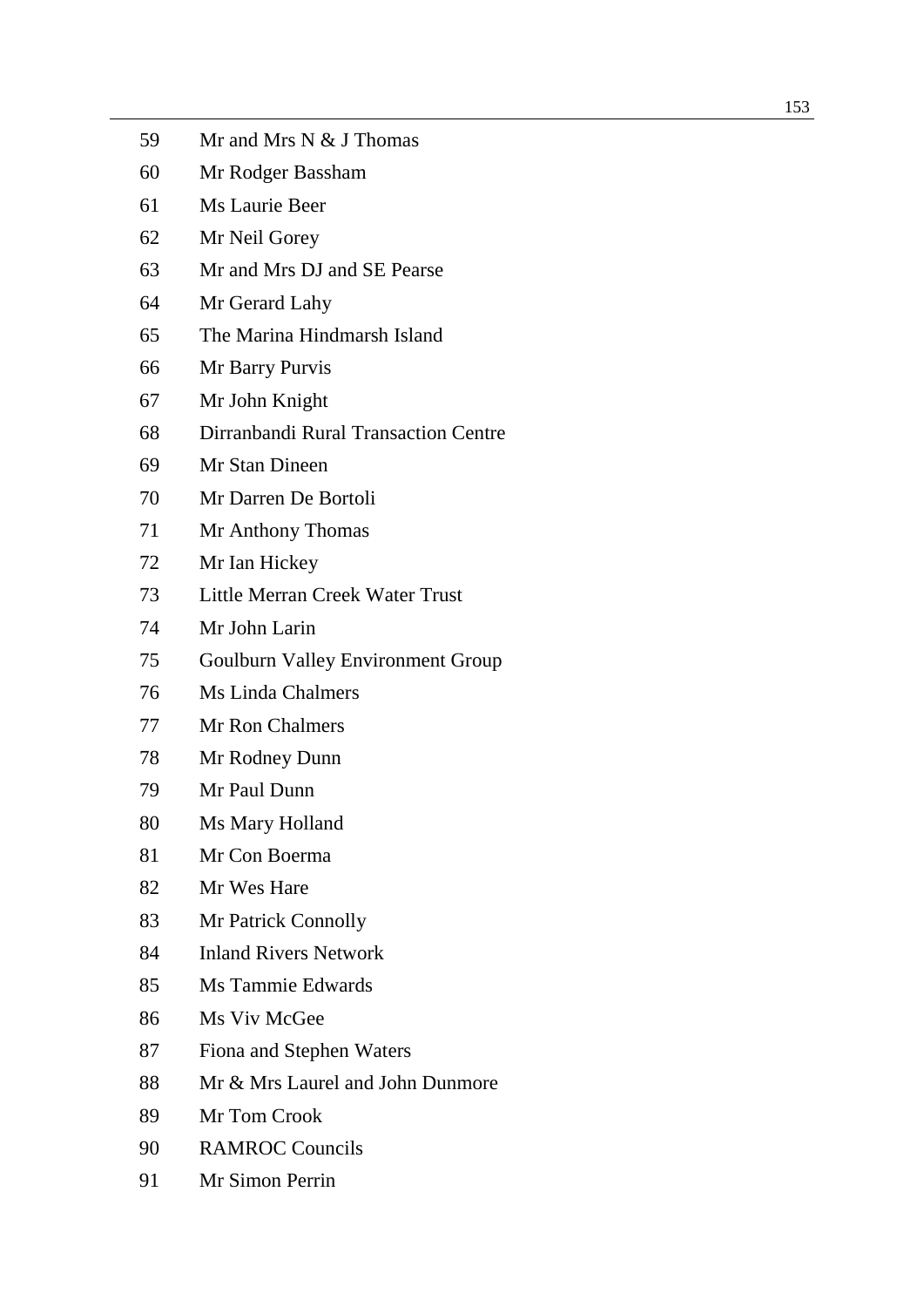| 154 |                                                           |  |
|-----|-----------------------------------------------------------|--|
| 92  | <b>Wakool Shire Council</b>                               |  |
| 93  | <b>Balonne Shire Council</b>                              |  |
| 94  | Mr Paul Edwards                                           |  |
| 95  | <b>Warren Shire Council</b>                               |  |
| 96  | Mr John Bradford                                          |  |
| 97  | River Country Campaign of Friends of the Earth            |  |
| 98  | Mr Terry Court                                            |  |
| 99  | Mr Christopher Rawlins                                    |  |
| 100 | Mr Keith Greenham AM                                      |  |
| 101 | Mr Hayden Lunn                                            |  |
| 102 | Mr Dale Hadenfeldt                                        |  |
| 103 | Mr & Mrs Billy and Annie Carson                           |  |
| 104 | The Linen Cupboard                                        |  |
| 105 | Mr Greg Nicol                                             |  |
| 106 | <b>AgForce Queensland</b>                                 |  |
| 107 | Mr Andrew McCosker                                        |  |
| 108 | <b>Crothers Brothers</b>                                  |  |
| 109 | Mr Brenton Hall                                           |  |
| 110 | Mr Bruce Connolly                                         |  |
| 111 | <b>Queensland Farmers' Federation</b>                     |  |
| 112 | Mr & Mrs Jason and Samantha O'Toole                       |  |
| 113 | Smartrivers                                               |  |
| 114 | Mr Desmond Knight                                         |  |
| 115 | Mr Ben Suttor                                             |  |
| 116 | Queensland Government Department of Natural Resources and |  |
|     | <b>Mines</b>                                              |  |
| 117 | National Irrigators' Council                              |  |
| 118 | <b>Cotton Australia</b>                                   |  |
| 119 | <b>Environmental Farmers Network</b>                      |  |
| 120 | West Corurgan Private Irrigation District                 |  |
| 121 | Mr Adam Dellwo                                            |  |
| 122 | <b>Central West Environment Council</b>                   |  |
| 123 | Mr David Goldman                                          |  |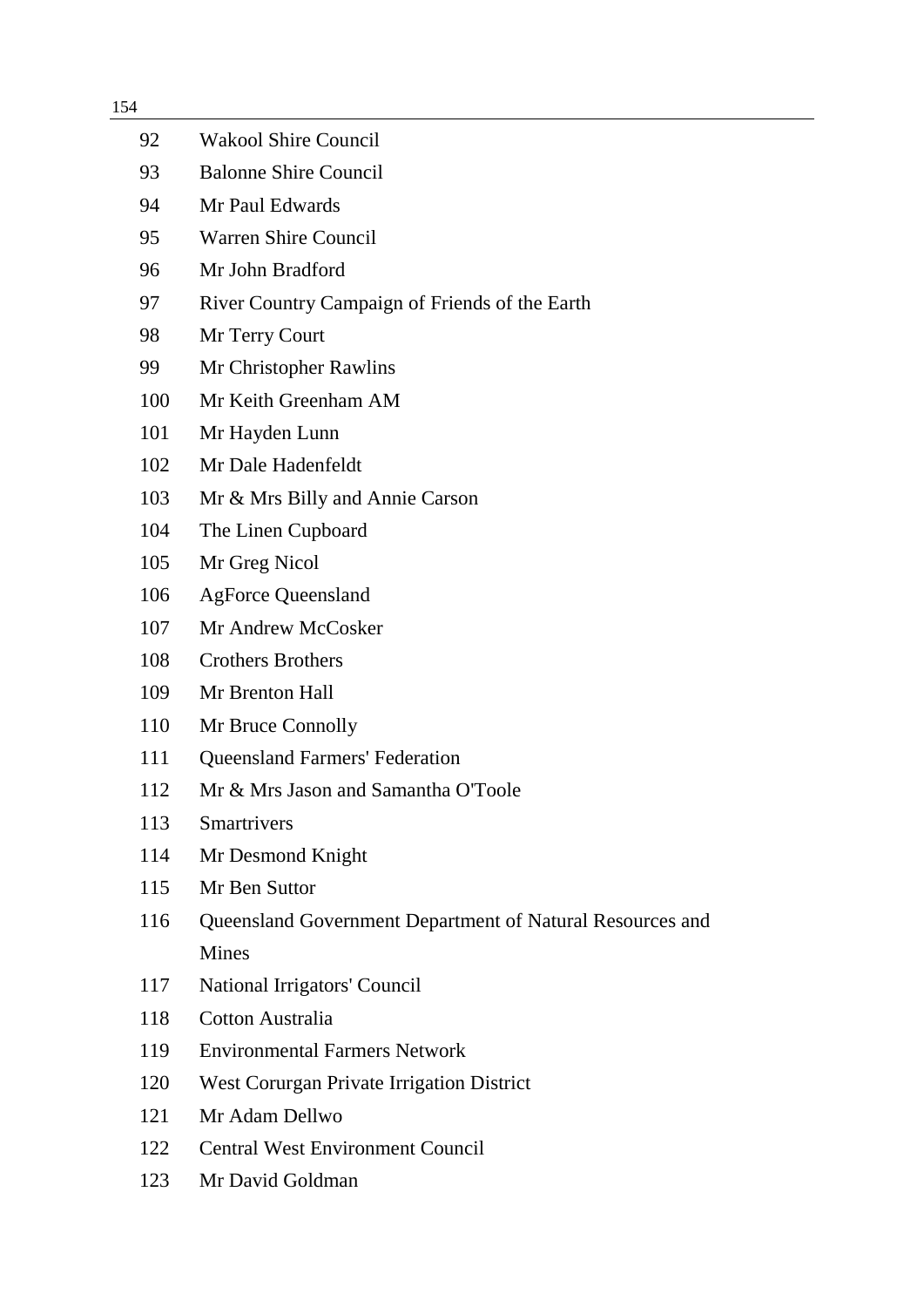| 124 | Mr Paul Harvey                                                     |
|-----|--------------------------------------------------------------------|
| 125 | Mr & Mrs John and Judith Hand                                      |
| 126 | Wumbulgal Agriculture Pty Ltd                                      |
| 127 | <b>Cadell Construction Joint Water Supply Scheme</b>               |
| 128 | Mr Wayne Murray                                                    |
| 129 | Mr & Mrs Andrew and Jillienne Russell                              |
| 130 | Ms Madelaine Landini                                               |
| 131 | Alexandrina Council                                                |
| 132 | Murray and Mallee Local Government Association                     |
| 133 | Mundoo Pastoral Co Pty Ltd                                         |
| 134 | Kerang Lakes Land & Water Action Group                             |
| 135 | <b>River Murray Advisory Committee</b>                             |
| 136 | Mr Chris Bagley                                                    |
| 137 | South Australian Wine Industry Association Incorporated            |
| 138 | Mid Murray Council                                                 |
| 139 | Mr James Blacker                                                   |
| 140 | Mr Rex Oswin                                                       |
| 141 | Mr Garnet Robinson                                                 |
| 142 | Mr John Pettigrew                                                  |
| 143 | Southern Riverina Irrigators                                       |
| 144 | Ms Lynanne Butturini                                               |
| 145 | Tungkillo Landcare Group                                           |
| 146 | <b>Balranald Shire Council</b>                                     |
| 147 | <b>Australian Conservation Foundation and Environment Victoria</b> |
| 148 | Australian Consolidated Milk and Pactum Dairy Group                |
| 149 | Mrs Tanya Ginns                                                    |
| 150 | Dr John Schutz                                                     |
| 151 | <b>Ms Mary Browne</b>                                              |
| 152 | Mr & Mrs Robert and Johanna Wettenhall                             |
| 153 | Ms Judy McGuiness                                                  |
| 154 | Mr Tim Coote                                                       |
| 155 | Confidential                                                       |
| 156 | Name Withheld                                                      |
|     |                                                                    |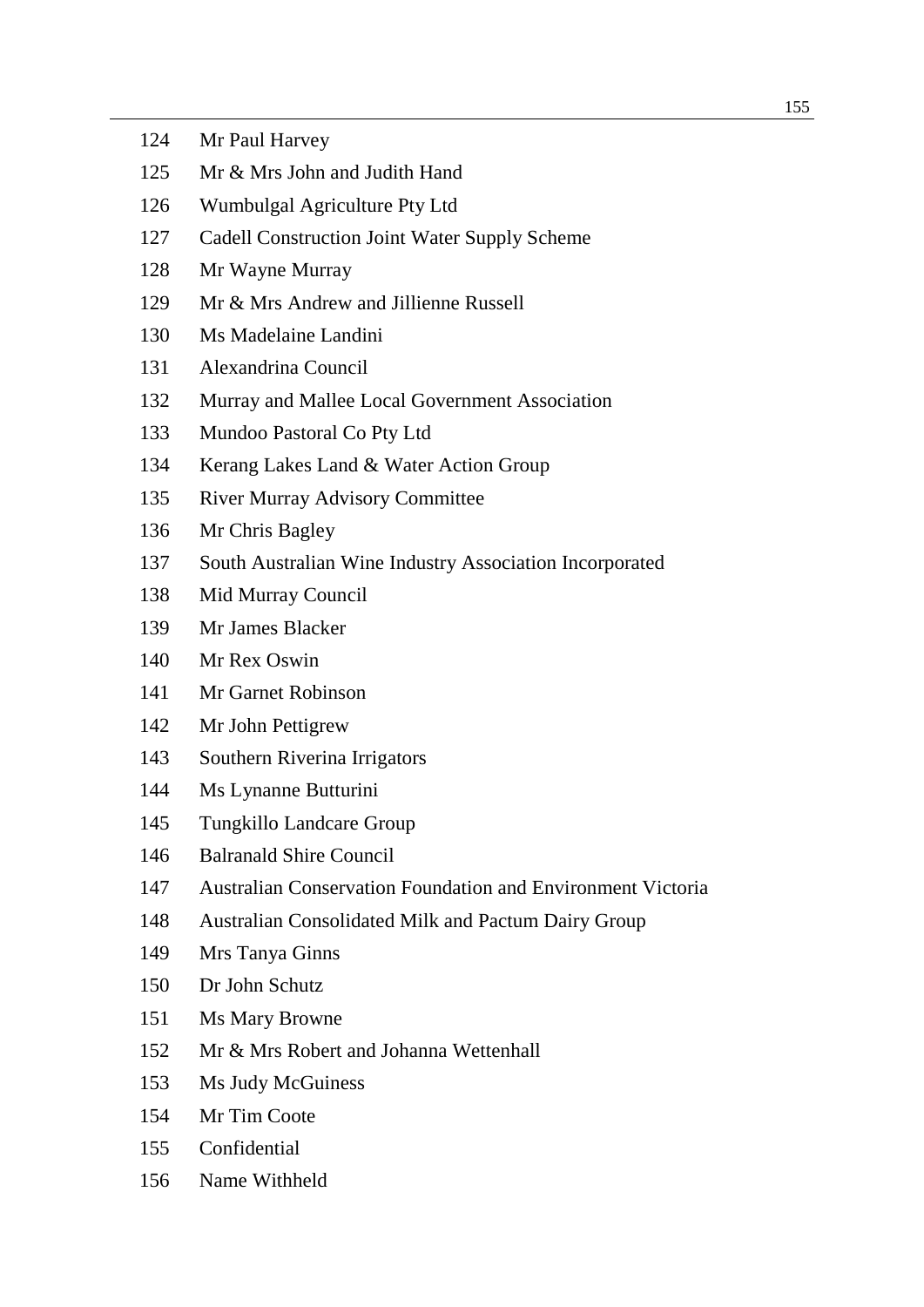| 157 | Brian, Judy, Timothy and Mark Colvin        |
|-----|---------------------------------------------|
| 158 | Mr & Mrs Neville & Brooke Hollins           |
| 159 | Mr Adam & Breeanna Gray                     |
| 160 | Mr Robert Caldwell                          |
| 161 | Mrs Rosa Merlino-Hillam                     |
| 162 | Mr & Mrs Mick and Lesley Fischer            |
| 163 | <b>Lakes Coaches</b>                        |
| 164 | Mr Greg Sandford                            |
| 165 | Mr Tim McKindlay                            |
| 166 | Dr Anne E Jensen                            |
| 167 | Mr John Warren                              |
| 168 | <b>Wakool Landholders Association</b>       |
| 169 | Mr David May                                |
| 170 | Ms Liz Yelland                              |
| 171 | Mr John Lolicato                            |
| 172 | <b>Mr Daniel Pinnuck</b>                    |
| 173 | Mr John Yelland                             |
| 174 | Mr Jim Muirhead                             |
| 175 | <b>River Lakes and Coorong Action Group</b> |
| 176 | Mr Denis Wilson                             |
| 177 | Ms Alison Glenn                             |
| 178 | <b>Griffith City Council</b>                |
| 179 | Ms Dionne Devlin                            |
| 180 | Murrindindi Shire Council                   |
| 181 | Mr Paul Webster                             |
| 182 | Mr & Mrs Michael & Kate Hawkins             |
| 183 | <b>SA Dairyfarmers Association Inc</b>      |
| 184 | Mr Luke Keogh                               |
| 185 | Mr & Mrs Paul & Nicole Fitzpatrick          |
| 186 | Mr & Mrs Jeremy & Renee Morton              |
| 187 | Mr Mark Martin                              |
| 188 | Mrs Sue Martin                              |
| 189 | Ms Fiona Mertz                              |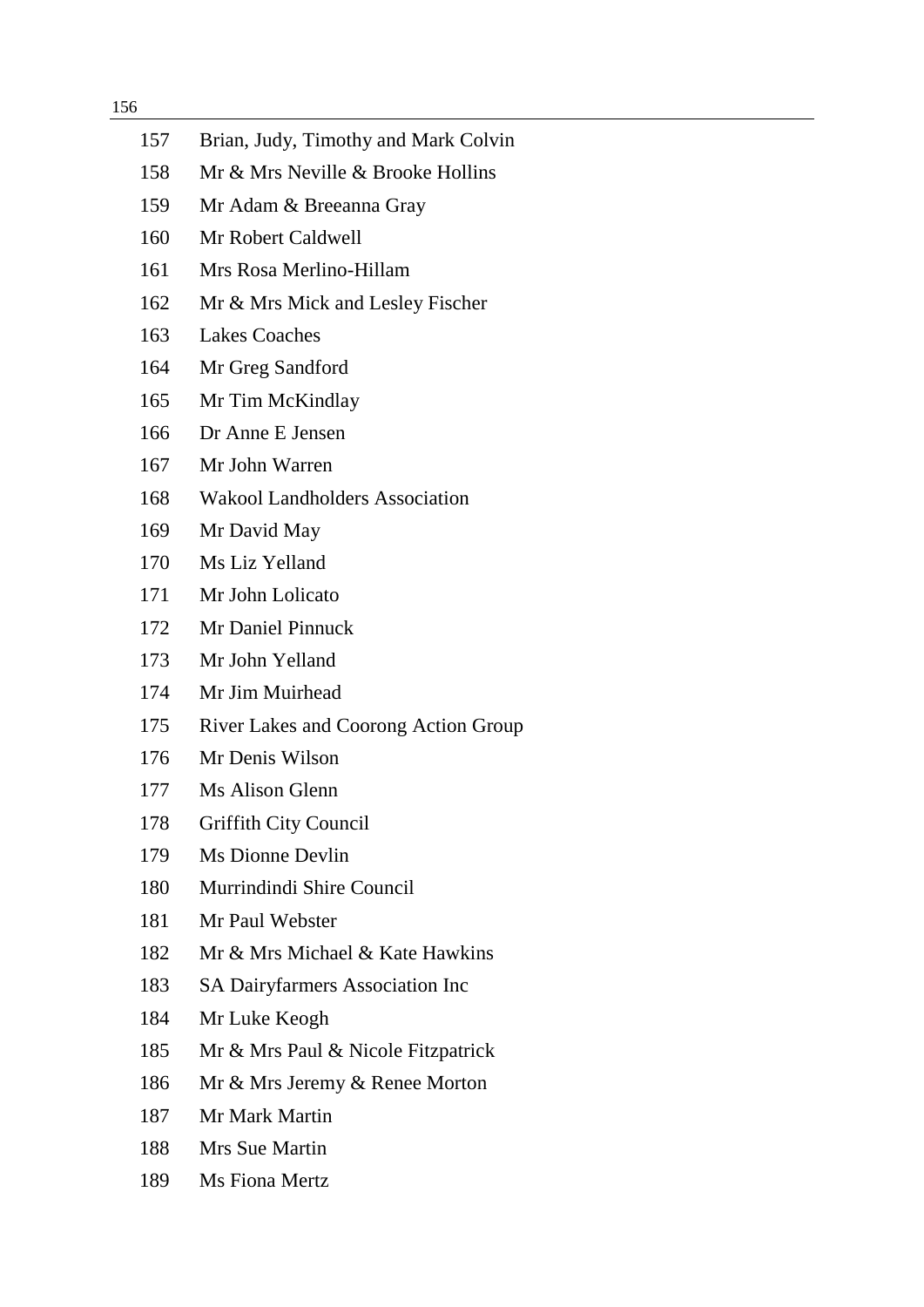| 190 | Mrs Karen Macdonald                                           |
|-----|---------------------------------------------------------------|
| 191 | The Community Advisory Panel for the Coorong, Lower Lakes and |
|     | Murray Mouth                                                  |
| 192 | Ms Monique White                                              |
| 193 | Mr James Homewood                                             |
| 194 | Ms Jennifer Knight                                            |
| 195 | Ms Kate Orr                                                   |
| 196 | Lake Meran Diversion Licence Holders Group                    |
| 197 | <b>Griffith District Council for NSW Farmers</b>              |
| 198 | Mr & Mrs John & Natarsha Canny                                |
| 199 | <b>BR&amp;C</b> Agents                                        |
| 200 | <b>Silver Moon</b>                                            |
| 201 | <b>Ms Nicole Fitzpatrick</b>                                  |
| 202 | Mr Rodney Bryan                                               |
| 203 | Hon Peter Walsh, Member for Murray Plains                     |
| 204 | NSW Irrigators' Council                                       |
| 205 | Mr Rand Wilson                                                |
| 206 | Ms Jenny James-Bryan                                          |
| 207 | <b>Rural Funds Management Ltd</b>                             |
| 208 | Mr Andrew Kassebaum                                           |
| 209 | <b>Auscott Limited</b>                                        |
| 210 | Mr James Sides                                                |
| 211 | Ms Jacki Schirmer                                             |
| 212 | Mr Doug Thomas                                                |
| 213 | Mr & Mrs David & Faye Gibbs                                   |
| 214 | Mr Peter Chalmers                                             |
| 215 | <b>Mr Michael Chalmers</b>                                    |
| 216 | Ms Sally Richards                                             |
| 217 | Mr David J Lindsay                                            |
| 218 | KM & WM Kelly & Sons                                          |
| 219 | Murray River Accounting Pty Ltd                               |
| 220 | Hay Shire Council                                             |
| 221 | Ms Mary Chandler                                              |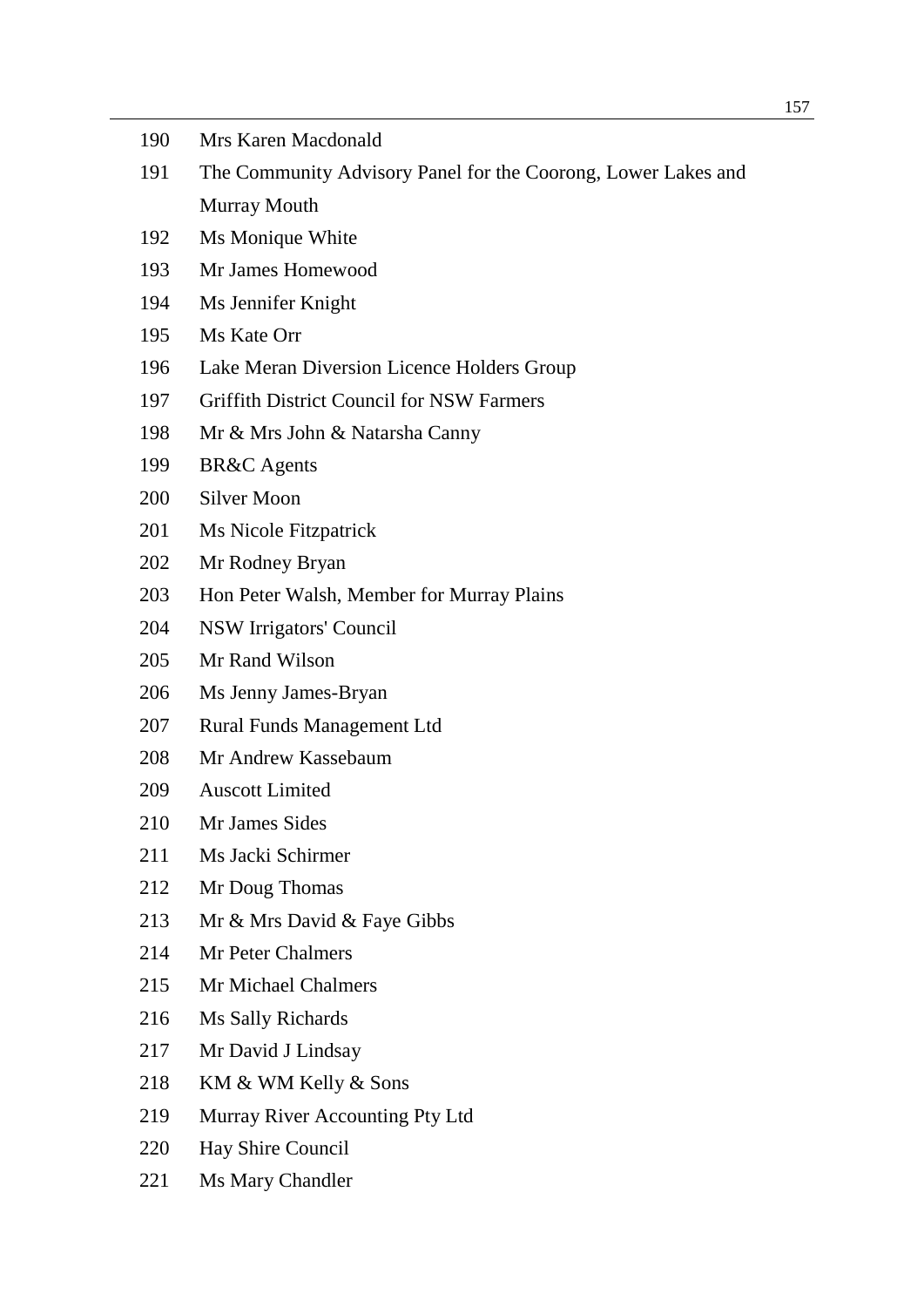| 222 | Mr & Mrs Russell & Noelene Henderson                          |
|-----|---------------------------------------------------------------|
| 223 | Mr Keith Loeser                                               |
| 224 | Murray Irrigation                                             |
| 225 | <b>Carrathool Shire Council</b>                               |
| 226 | SA Murray-Darling Basin NRM Board                             |
| 227 | Mr Tom Condon                                                 |
| 228 | St George and District Chamber of Commerce                    |
| 229 | Mr Phill O'Neil                                               |
| 230 | Mr Michael Pisasale                                           |
| 231 | Mr Leon Ash, Mark Haydon, Russell Gillie, David Glass, Darren |
|     | Ash, Steve Snelson                                            |
| 232 | Elders                                                        |
| 233 | Murray Lower Darling Rivers Indigenous Nations (MLDRIN)       |
| 234 | <b>EDOs of Australia</b>                                      |
| 235 | Mr Charles T Arthur                                           |
| 236 | Mrs Edwina Arthur                                             |
| 237 | Mr Phil Snowden                                               |
| 238 | Mr Clive Henderson                                            |
| 239 | Deniliquin Freighters                                         |
| 240 | <b>Abarue Pty Ltd</b>                                         |
| 241 | Cindy McLeish MP, Eildon District, Victorian Parliament       |
| 242 | Ngarrindjeri Regional Authority                               |
| 243 | Murray-Darling Basin Authority                                |
| 244 | Victorian Farmers Federation (VFF)                            |
| 245 | Mr Bruce Simpson                                              |
| 246 | Mr Christopher Brooks                                         |
| 247 | Mudgee District Environment Group                             |
| 248 | <b>Nature Foundation SA</b>                                   |
| 249 | <b>Nyton Park Agriculture</b>                                 |
| 250 | <b>Riverland Wine</b>                                         |
| 251 | Mr Tony Ellwood                                               |
| 252 | Ms Rachel Henderson                                           |
| 253 | Twynam Agricultural Group                                     |
|     |                                                               |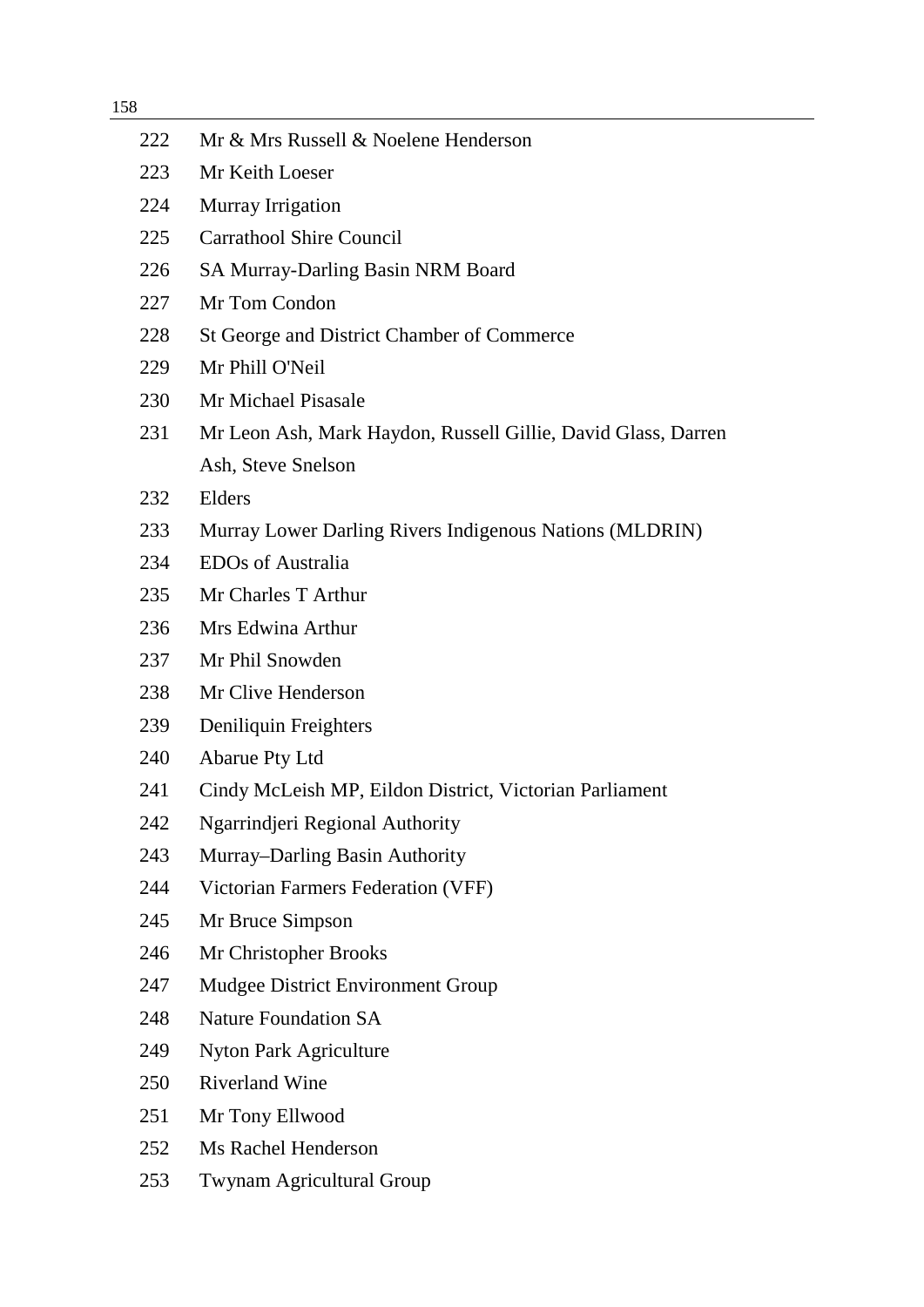| 254 | Mr Brad Perry, Tim Whetstone MP, Member For Chaffey    |
|-----|--------------------------------------------------------|
| 255 | Mr Don Lawson                                          |
| 256 | Confidential                                           |
| 257 | The committee of the Meningie Narrung Lakes Irrigators |
|     | Association                                            |
| 258 | <b>Ms Genevieve Martin</b>                             |
| 259 | Ms Leanna Loughridge                                   |
| 260 | Mr Peter McDonald                                      |
| 261 | Ms Kate Redfearn                                       |
| 262 | Mr & Mrs Colin, Gail & Stuart Grinter                  |
| 263 | Mr Darcy Hare                                          |
| 264 | Mrs Gabrielle Coupland                                 |
| 265 | Mr Sam Dodd                                            |
| 266 | Mr Lindsay Schultz                                     |
| 267 | Lipp's Bulk Super Pty Ltd                              |
| 268 | Mr Roger Reynoldson                                    |
| 269 | Mr Gary Hare                                           |
| 270 | Mr M J Hare                                            |
| 271 | <b>Murray Darling Fisheries</b>                        |
| 272 | Mr Jono Alexander                                      |
| 273 | Citrus Australia SA Region (CASAR)                     |
| 274 | Mr Malcolm Holm                                        |
| 275 | Mr Peter Kaylock                                       |
| 276 | Mr & Mrs Andrew & Kellie Crossley                      |
| 277 | Mr John Girdwood                                       |
| 278 | Mr Mark Brear, Riverina Crop Care Pty Ltd              |
| 279 | <b>Gwydir Valley Irrigators Association</b>            |
| 280 | Mr Andrew Hermiston                                    |
| 281 | Lachlan Shire Council                                  |
| 282 | Southern Fishermen's Association                       |
| 283 | Ms Nicole Alexander                                    |
| 284 | Mr Glenn Rotaro                                        |
| 285 | Murray River Action Group Inc.                         |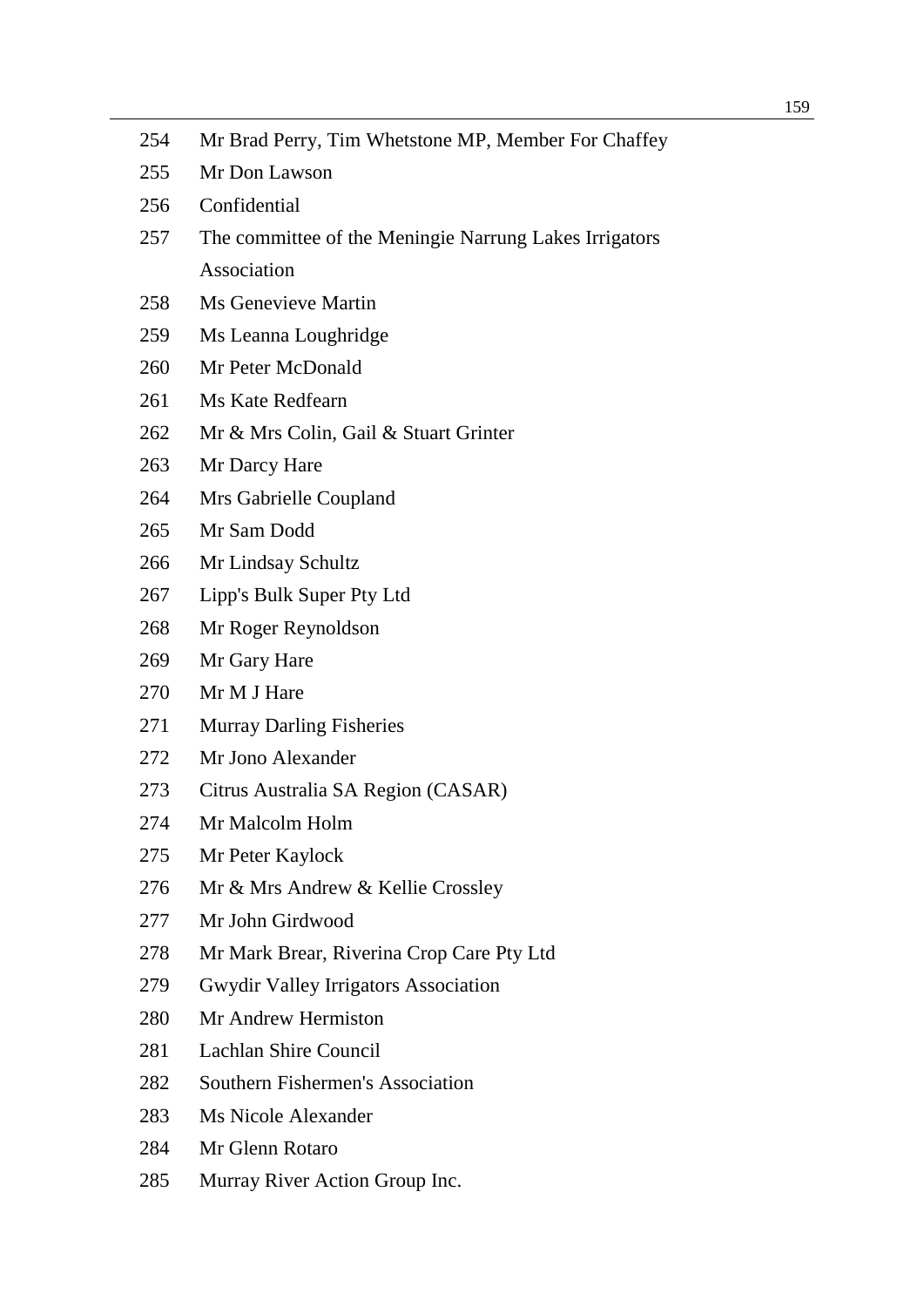| 286 | Dr Jennifer Marohasy, Myth and the Murray Group                                                        |
|-----|--------------------------------------------------------------------------------------------------------|
| 287 | Broken Hill City Council                                                                               |
| 288 | <b>National Farmers' Federation</b>                                                                    |
| 289 | <b>NSW Farmers' Association</b>                                                                        |
| 290 | <b>Leeton Shire Council</b>                                                                            |
| 291 | Ms Emily Bryan                                                                                         |
| 292 | Mr Jim Lindsay                                                                                         |
| 293 | Murray River Group of Councils                                                                         |
| 294 | Regional Development Australia - Riverina                                                              |
| 295 | Murrumbidgee Irrigation                                                                                |
| 296 | Mr Joe Dal Broi                                                                                        |
| 297 | Murray-Darling Basin Authority - Basin Community Committee                                             |
| 298 | Murray Darling Association Inc.                                                                        |
| 299 | Mr & Mrs Joe & Lorraine Leese                                                                          |
| 300 | Name Withheld                                                                                          |
| 301 | Lachlan Valley Water                                                                                   |
| 302 | Name Withheld                                                                                          |
| 303 | Mr Bert Schultz                                                                                        |
| 304 | Dr Kerri Muller                                                                                        |
| 305 | Mrs & Mr Joanne & Barry Pfeiffer                                                                       |
| 306 | Mr & Ms Robert Kay & Rose-Marie Stoneham                                                               |
| 307 | <b>Murray Local Land Services</b>                                                                      |
| 308 | Moira Private Irrigation Disrtict                                                                      |
| 309 | Murrumbidgee Valley Food and Fibre Association Inc (MVFFA)                                             |
| 310 | Macquarie River Food & Fibre                                                                           |
| 311 | <b>Australian Dairy Industry Council</b>                                                               |
| 312 | Tatura Milk Industries (A Bega Cheese Company)                                                         |
| 313 | Shire of Campaspe                                                                                      |
| 314 | <b>Murray Valley Private Diverters</b>                                                                 |
| 315 | RDA Murraylands & Riverland Inc (RDAMR)                                                                |
| 316 | Hon Niall Blair MLC, NSW Government - Minister for Primary Industries,<br>Minister for Lands and Water |
| 317 | Ms Wendy McDonald                                                                                      |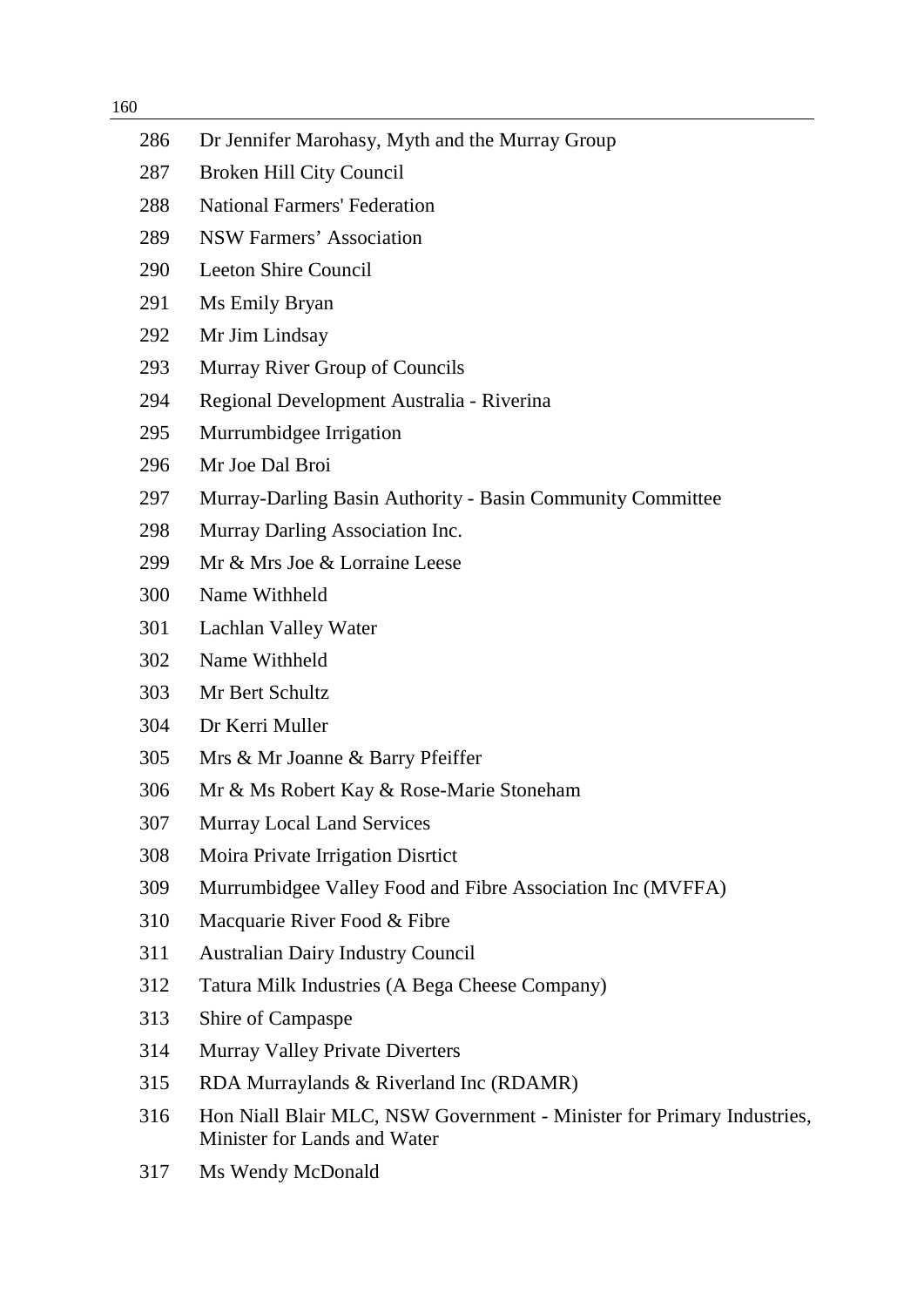- Ricegrowers Association of Australia
- Ms Sally J Dye
- Mrs Meredith Whykes-Tasker
- Ms Louise Burge
- Mr Roger Knight
- Mr Neil J Eagle
- Hon Dr Sharman Stone
- Mr Andrew Burge
- Ms Sophie Burge
- Murray Darling Association Inc.
- Mr & Mrs John & Clare Sinclair, Nutfield Partnership
- Murray Goulburn Co-operative Co. Limited (Devondale Murray Goulburn)
- Mr & Mrs Andrew & Karen Williamson
- Mr Ron MacSherton
- Mr Richard Walters
- Mr & Mrs Ron & Val McWhae
- Mr Rob Foster
- Mr Bill Bagley
- Mr Rob Locke
- Mr Neil Shillabeer
- Mr Steve Briggs
- Mr Alan Rothacker
- Ms Jacqui Pasquale
- Mr Mike South
- Ms Helen Fischer
- Mr Peter Lording
- Mr & Mrs Andrew & Carole Turner
- Mr Chris Hogendyk
- Mr Paul Connellan, Narwie Partners
- Mr Trevor Harden
- Prof Michael Young
- Wakool River Association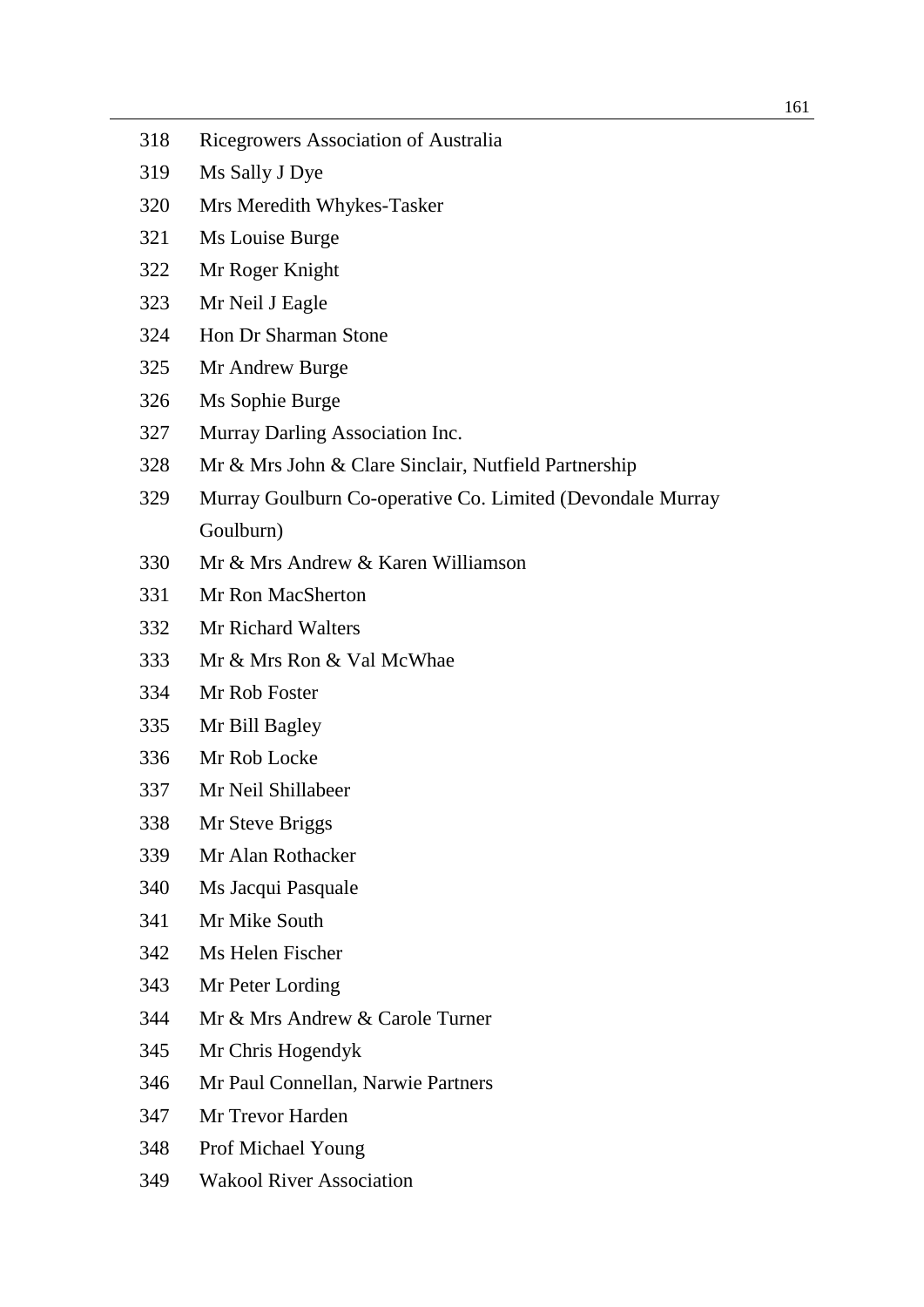| 350 | <b>Bonlac Supply Company</b>                           |
|-----|--------------------------------------------------------|
| 351 | Fonterra Australia                                     |
| 352 | Confidential                                           |
| 353 | Mr Shaun Creighton                                     |
| 354 | Ms Shirley Smith                                       |
| 355 | Professor Richard Kingsford                            |
| 356 | Ms Anne Hare                                           |
| 357 | Mr Ken Crossley                                        |
| 358 | Ms Jeanine Bird                                        |
| 359 | <b>Yenda Producers Co-operative Society Ltd</b>        |
| 360 | Mr David Evans                                         |
| 361 | Mr Bruce W Thompson                                    |
| 362 | Mr Sean D Murphy                                       |
| 363 | <b>Family First South Australia</b>                    |
| 364 | <b>South Australian Government</b>                     |
| 365 | <b>Macquarie Cotton Growers Association</b>            |
| 366 | Ms Caren Martin                                        |
| 367 | Murrumbidgee Private Irrigators Inc                    |
| 368 | Mrs Virginia Tropeano                                  |
| 369 | Mr Geoff May                                           |
| 370 | Mr Wade Northausen                                     |
| 371 | <b>Shooting Sports Council of Victoria</b>             |
| 372 | Hon Lisa Neville MP                                    |
| 373 | <b>Ms Margaret Gambling</b>                            |
| 374 | Mr Vern Leng                                           |
| 375 | Mr Rob England                                         |
| 376 | Mr David Thomson                                       |
| 377 | Mr & Mrs Stephen & Elizabeth English                   |
| 378 | Ms Kylie Kilroy                                        |
| 379 | Mr Lindsay Leake                                       |
| 380 | Mr Ian Lockhart                                        |
| 381 | Mr & Mrs Gary & Yvette Frahn, Yhlpa Rescources Pty Ltd |
| 382 | Ms Judith Graham                                       |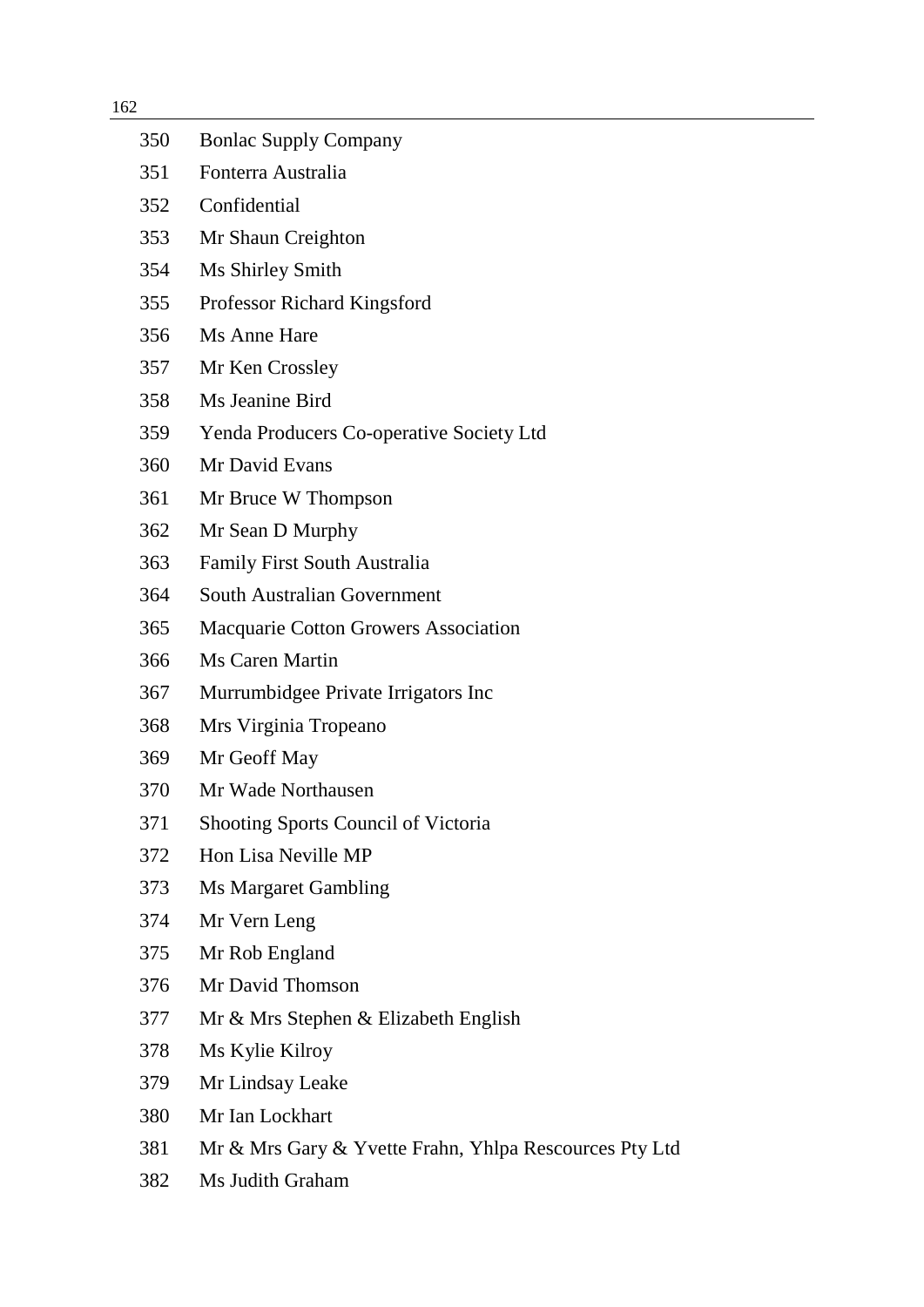- Ms Anita Brown
- Ms Maria Riedl
- Mrs Frances Pietroboni
- Mr Garry Baker
- Ms Alison Couston
- Mr Dean Smith
- Mr Peter Gell, Federation University Australia
- Hon Brian Chatterton
- Australian Environment Foundation
- Country Mayors Association of NSW
- Mr Adrian Pederick MP
- Goulburn-Murray Irrigation District Water Leadership Forum
- Goulburn-Murray Water
- Mr David Allen
- McConnell Dowell Constructors (Aust.) Pty Ltd
- Mr Malcolm Hill
- Mr Daryl McDonald

## **Answers to questions on notice**

- Answers to Questions on notice by Dept of the Environment at a Public Hearing held in Canberra, ACT on 18 September 2015 (1)
- Answers to Questions on notice by Dept of the Environment at a Public Hearing held in Canberra, ACT on 18 September 2015 (2)
- Answers to Questions on notice by Murray–Darling Basin Authority (MDBA) at a Public Hearing held in Canberra, ACT on 18 September 2015
- Answers to Questions on notice by Commonwealth Environmental Water Office (CEWH) at a Public Hearing held in Canberra, ACT on 18 September 2015
- Answers to Questions on notice by Balonne Shire Council at a Public Hearing held in Canberra, ACT on 18 September 2015
- Answers to Questions on notice by Hay Shire Council at a Public Hearing held in Echuca, VIC on 5 November 2015
- Answers to Questions on notice by Victorian Farmers Federation at a Public Hearing held in Shepparton, VIC on 6 November 2015
- Answers to Questions on notice by Australian Dairy Farmers Ltd at a Public Hearing held in Shepparton, VIC on 6 November 2015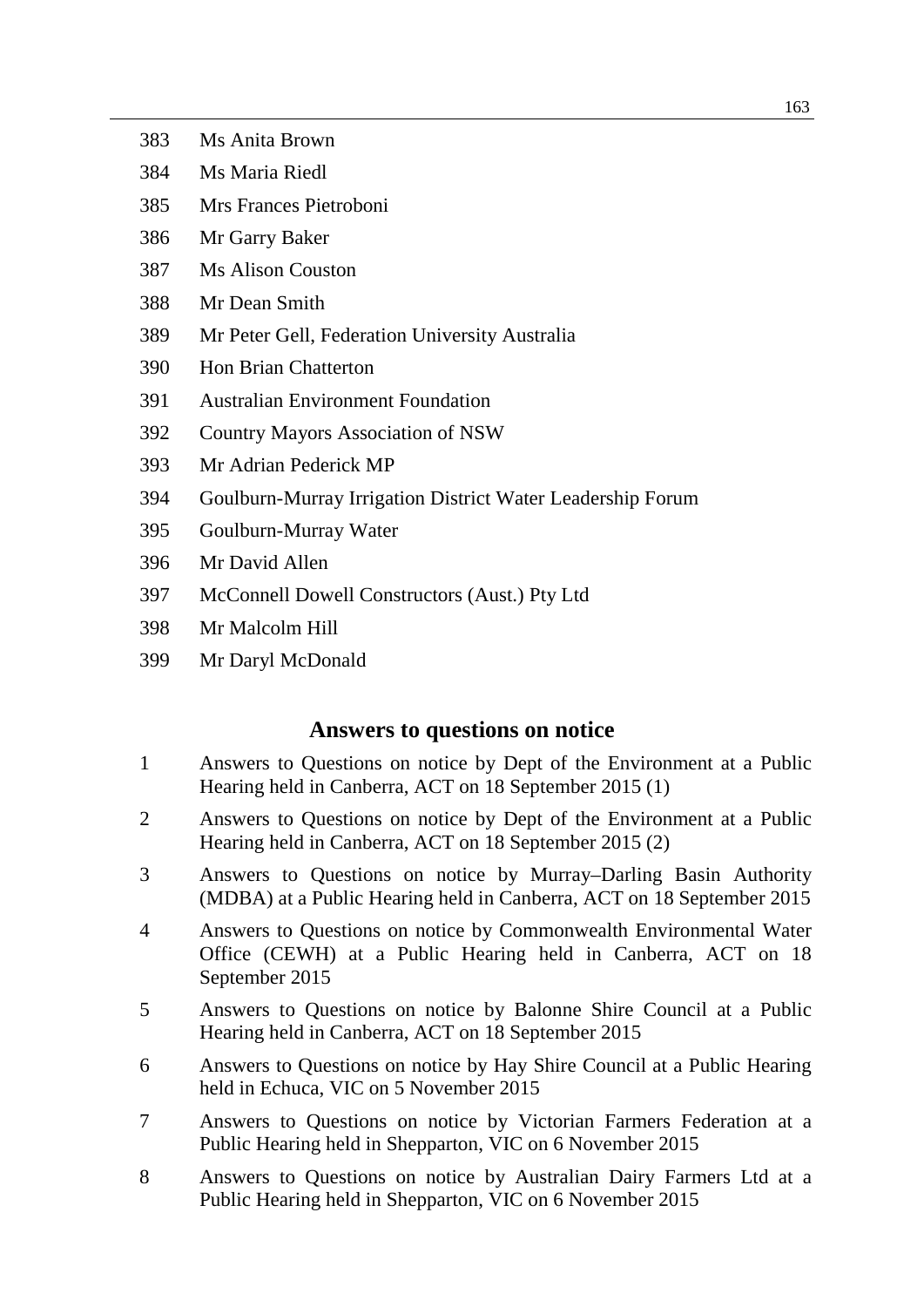| 54                      |                                                                                                                                                         |  |
|-------------------------|---------------------------------------------------------------------------------------------------------------------------------------------------------|--|
| 9                       | Answers to Questions on notice by Mr Chris Bagley at a Public Hearing<br>held in Goolwa, SA on 8 December 2015                                          |  |
| 10                      | Answers to Questions on notice by Dr Jacki Schirmer at a Public Hearing<br>held in Canberra, ACT on 5 February 2016                                     |  |
| 11                      | Answers to Questions on notice by the Department of Agriculture and<br>Water Resources at a Public Hearing held in Canberra, ACT on 5 February<br>2016  |  |
| 12                      | Answers to Questions on notice by the Commonwealth Environmental<br>Water Office (CEWH) at a Public Hearing held in Canberra, ACT on 5<br>February 2016 |  |
| 13                      | Answers to Questions on notice by the South Australian Government at a<br>Public Hearing held in Canberra, ACT on 5 February 2016                       |  |
| 14                      | Answers to Questions on notice by Waterfind at a Public Hearing held in<br>Canberra, ACT on 5 February 2016                                             |  |
| 15                      | Answers to Questions on notice by the Murray-Darling Basin Authority at<br>a Public Hearing held in Canberra, ACT on 5 February 2016 (1)                |  |
| 16                      | Answers to Questions on notice by the Murray-Darling Basin Authority at<br>a Public Hearing held in Canberra, ACT on 5 February 2016 (2)                |  |
| <b>Tabled documents</b> |                                                                                                                                                         |  |
| $\mathbf{1}$            | Document Tabled by Murray-Darling Basin Authority at a public hearing<br>held in Canberra, ACT on 18 September 2015 (1)                                 |  |
| $\overline{2}$          | Document Tabled by Murray-Darling Basin Authority at a public hearing<br>held in Canberra, ACT on 18 September 2015 (2)                                 |  |
| 3                       | Document Tabled by Murray-Darling Basin Authority at a public hearing<br>held in Canberra, ACT on 18 September 2015 (3)                                 |  |
|                         |                                                                                                                                                         |  |

- 4 Document Tabled by Mr Christopher Rawlins at a public hearing held in Broken Hill, NSW on 26 October 2015
- 5 Document Tabled by Ms Karen Page (Menindee Regional Tourist Association) at a public hearing held in Broken Hill, NSW on 26 October 2015
- 6 Document Tabled by Regional Development Australia Riverina at a public hearing held in Griffith, NSW on 27 October 2015
- 7 Document Tabled by Murrumbidgee Irrigation at a public hearing held in Griffith, NSW on 27 October 2015
- 8 Document Tabled by Darren De Borteli at a public hearing held in Griffith, NSW on 27 October 2015
- 9 Document Tabled by Macquarie River Food & Fibre at a public hearing held in Griffith, NSW on 27 October 2015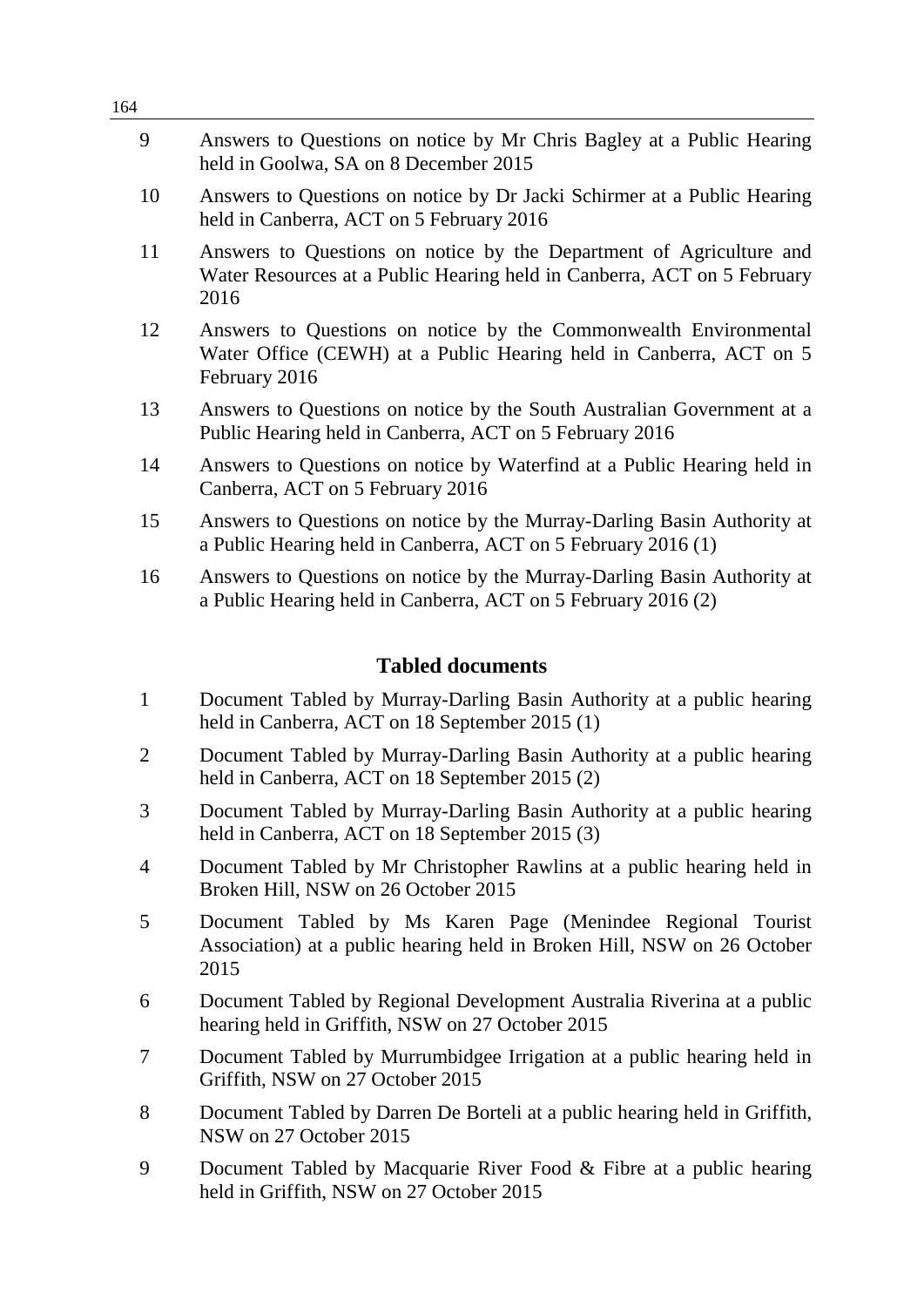165

- 10 Document Tabled by Lachlan Shire Council at a public hearing held in Griffith, NSW on 27 October 2015
- 11 Document Tabled by Lake Meran Diversion Licence Holders Group at a public hearing held in Echuca, VIC on 5 November 2015
- 12 Document Tabled by Mr Neil Eagle at a public hearing held in Echuca, VIC on 5 November 2015
- 13 Document Tabled by Mr Roger Knight at a public hearing held in Echuca, VIC on 5 November 2015
- 14 Document Tabled by Raelene Peel Kerang Lakes Land & Water Action Group at a public hearing held in Echuca, VIC on 5 November 2015
- 15 Document Tabled by Murray Valley Private Diverters at a public hearing held in Echuca, VIC on 5 November 2015
- 16 Document Tabled by Murray Darling Association at a public hearing held in Echuca, VIC on 5 November 2015
- 17 Document Tabled by Moira Private Irrigation District at a public hearing held in Echuca, VIC on 5 November 2015
- 18 Document Tabled by Mr Lindsay Schultz at a public hearing held in Echuca, VIC on 5 November 2015
- 19 Document Tabled by The Hon Dr Sharman Stone MP at a public hearing held in Shepparton, VIC on 6 November 2015
- 20 Document Tabled by Mr Stuart Brown (Bega Cheese and Tatura Milk Industries) at a public hearing held in Shepparton, VIC on 6 November 2015
- 21 Document Tabled by Mrs Karen Williamson at a public hearing held in Shepparton, VIC on 6 November 2015
- 22 Document Tabled by Ms Alison Couston at a public hearing held in Shepparton, VIC on 6 November 2015
- 23 Document Tabled by Prof. Mike Young at a public hearing held in Goolwa, SA on 8 December 2015 (1)
- 24 Document Tabled by Prof. Mike Young at a public hearing held in Goolwa, SA on 8 December 2015 (2)
- 25 Document Tabled by Prof. Mike Young at a public hearing held in Goolwa, SA on 8 December 2015 (3)
- 26 Document Tabled by Prof. Mike Young at a public hearing held in Goolwa, SA on 8 December 2015 (4)
- 27 Document Tabled by Dr Jennifer Marohasy at a public hearing held in Goolwa, SA on 8 December 2015
- 28 Document Tabled by Mr Ken Jury at a public hearing held in Goolwa, SA on 8 December 2015